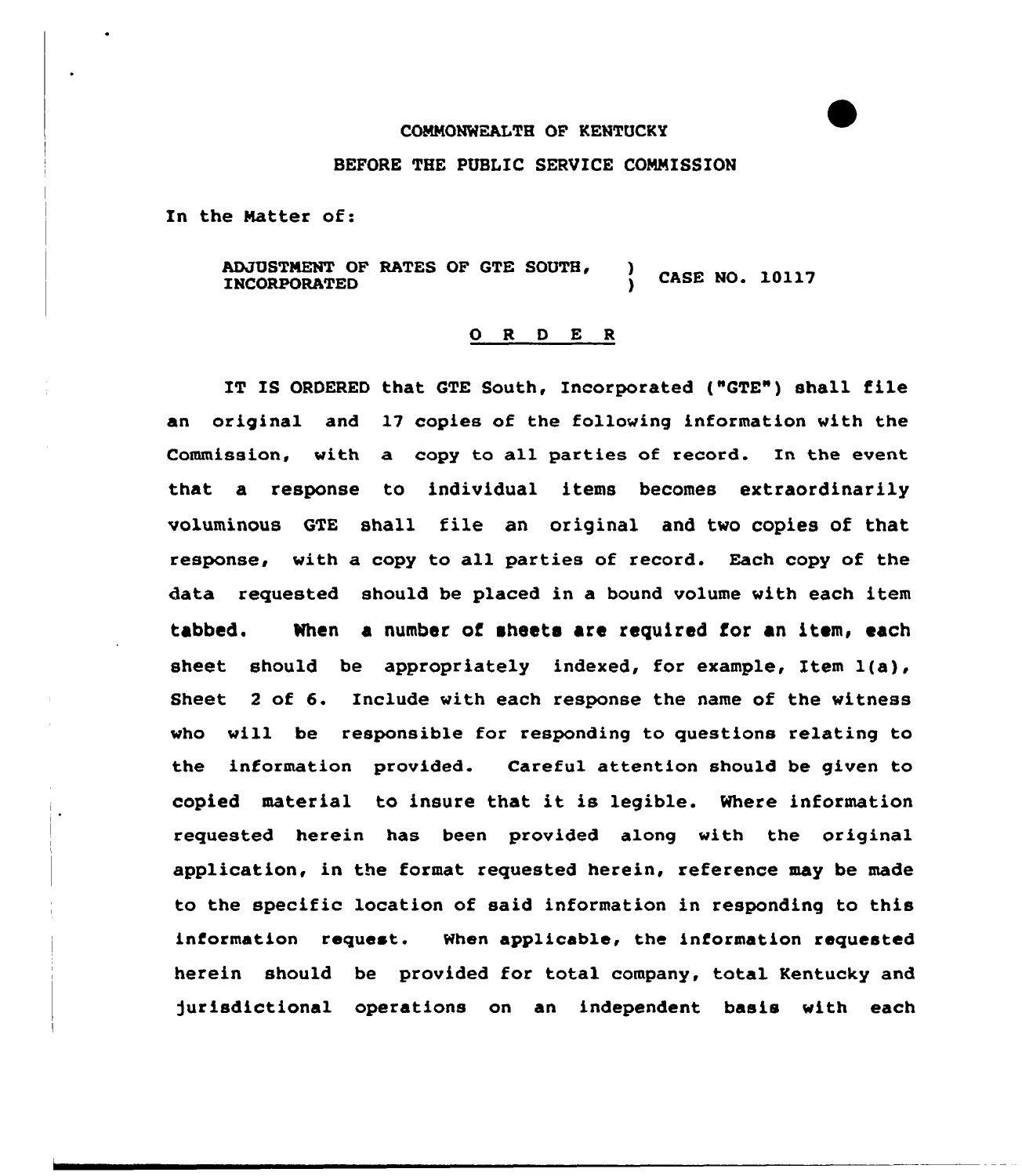specifically identified. The information requested is due no later than April 19, 1988. If the information cannot be provided by this date, a motion for an extension of time must be submitted stating the reason for the delay and the date by which the information can be furnished. The Commission will give due consideration to such motions.

l. Explain why Nr. Austin did not use IBES estimates of dividend growth in developing his DCF estimates.

2. Provide legible photocopies of Item 7 in Staff Request dated March 4, 1988.

3. Reference the response to Item <sup>30</sup> of Staff Request dated March 4, 1988.

a. In paragraph number 2, reference is made to the service contract entered into by GTE Service Corporation and GTE Companies. Do the individual GTE Companies have the perogative of not entering into the contract?

b. In procedure <sup>2</sup> of the Arthur Andersen and Company Report, reference is made to GTE Labs allocation based on revenues and sales. It would appear that such an allocation method could result in a dynamic area such as Kentucky absorbing more of the cost than a less dynamic area. Is this possible? If not, please explain why it is not?

c. Please explain how time estimates are prepared by GTE salaried employees referred to in procedure number 3 of the Arthur Andersen and Company Report. How are items such as seminars and time donated to charitable organizations recognised?

 $-2-$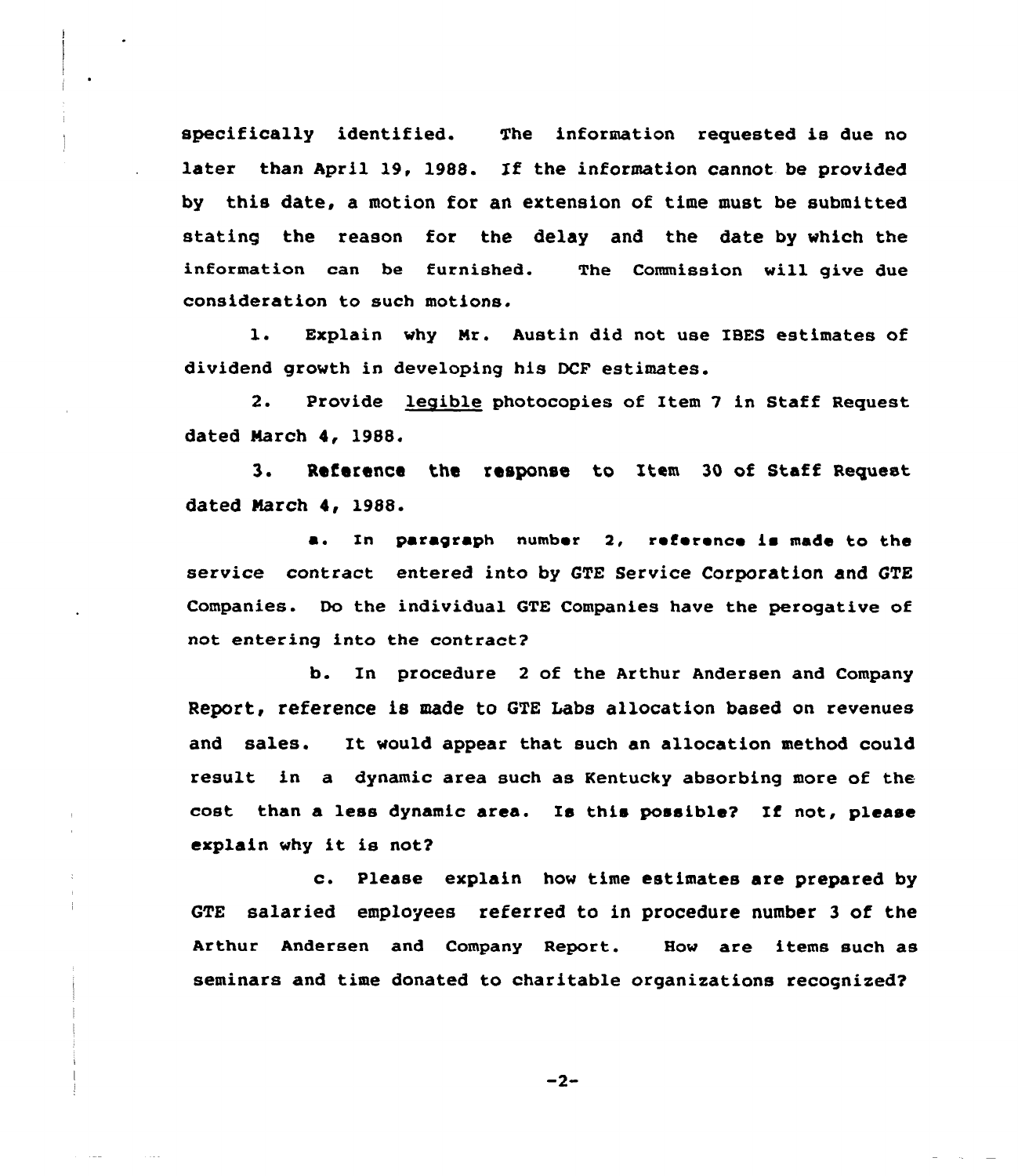4. Reference the response to Item 31 of Staff Request dated March 4, 1988, and explain the following:

a. GTE International, Information Resource Center, Corporate Contribution, Real Estate, National Sales, Interactive Services Group, Curriculum Development, Central Procurement, Energy Resources, Logistics Planning, Cerritos Project, Norwalk Health Naintenance, Norwalk Support Services, International Administration, Telops Early Retirement, Executive Incentive Plan - Telops Headquarters, Occupancy, Shareholder Services, Proxy, Shareholder News.

b. Are not some of these services duplicated in the operating companies?

c. Please explain how the activities of the items listed in (a) above benefit the Kentucky ratepayers.

5. Regarding the response to Item <sup>32</sup> of Staff Request dated March 14, 1988, please respond to the following:

a. It appears that a substantial number of expenses have increased due to the change in allocation factors. Has the company received rate reductions in other states experiencing decreases in expenses.

b. Are any of the General Office Carrying Charges attributable to other than the test period? Hov much vould the allocation for account <sup>772</sup> be if concession services for G.O. employees vere not considered in the allocation, if Kentucky depreciation rates vere used, and if the rate of return authorized in GTE's last rate case was used in the calculation on a monthly basis for the test period?

 $-3-$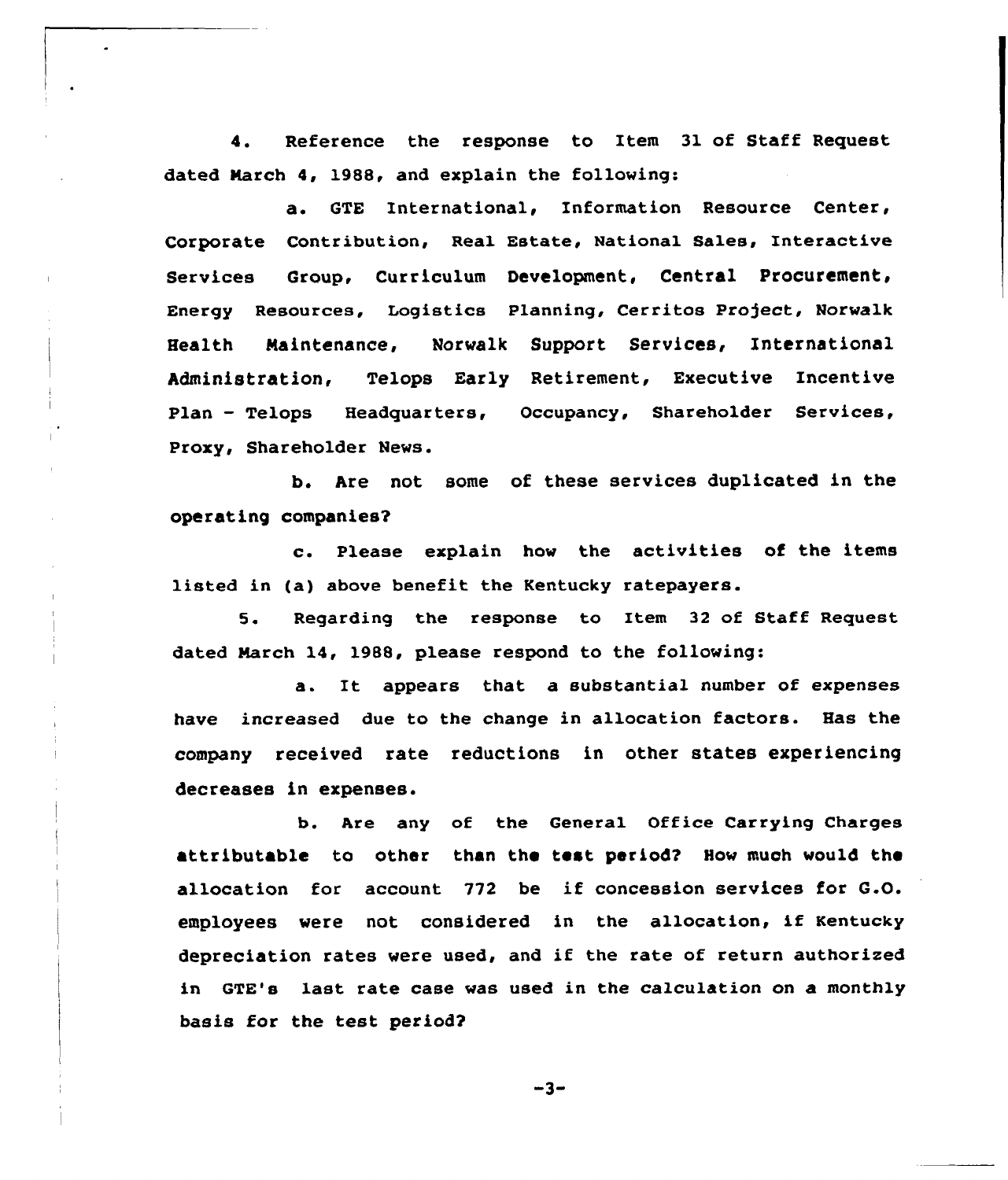6. In Item 34, what are the fully loaded labor rates being billed to GTE? How do these compare with non-affiliated vendors? Give examples.

7. With regard to Item 38, if restatement of test year financials is impossible, how can GTE's capital to expense shifts be an accurate estimate?

8. With regard to Item 43a and 43b and the directory retention factors, is it possible for GTE to contract with a COmpany Other than GTE Directory for directoriee? If yes, exp1ain why GTE has not done so. If the explanation involves economic considerations, please provide all studies, workpapers, etc., which illustrate the economic benefits to GTE of the current relationship.

9. With regard to Item 59, provide <sup>a</sup> cost/benefit analysis to show the decrease in expense levels as a result of this operation as it relates to the Kentucky unit.

10. With regard to Item 45 of the Staff Request dated January 15, 1988, provide an analysis of the carrying charge rate for each account shown on page 3 identifying each component of the carrying charge, i.e., maintenance, amortisation, taxes, return and so on? If a sum of factors was used, please provide separate factors for each month.

ll. Zn Item <sup>45</sup> of the Staff Request dated January 15, 1988, the analysis of the October charge to Kentucky of \$22,639 (\$71,845 x 31.51%) was captioned as General Office Concession. In your reply in Item 78 of the Staff Request dated March 4, 1988, you

-4-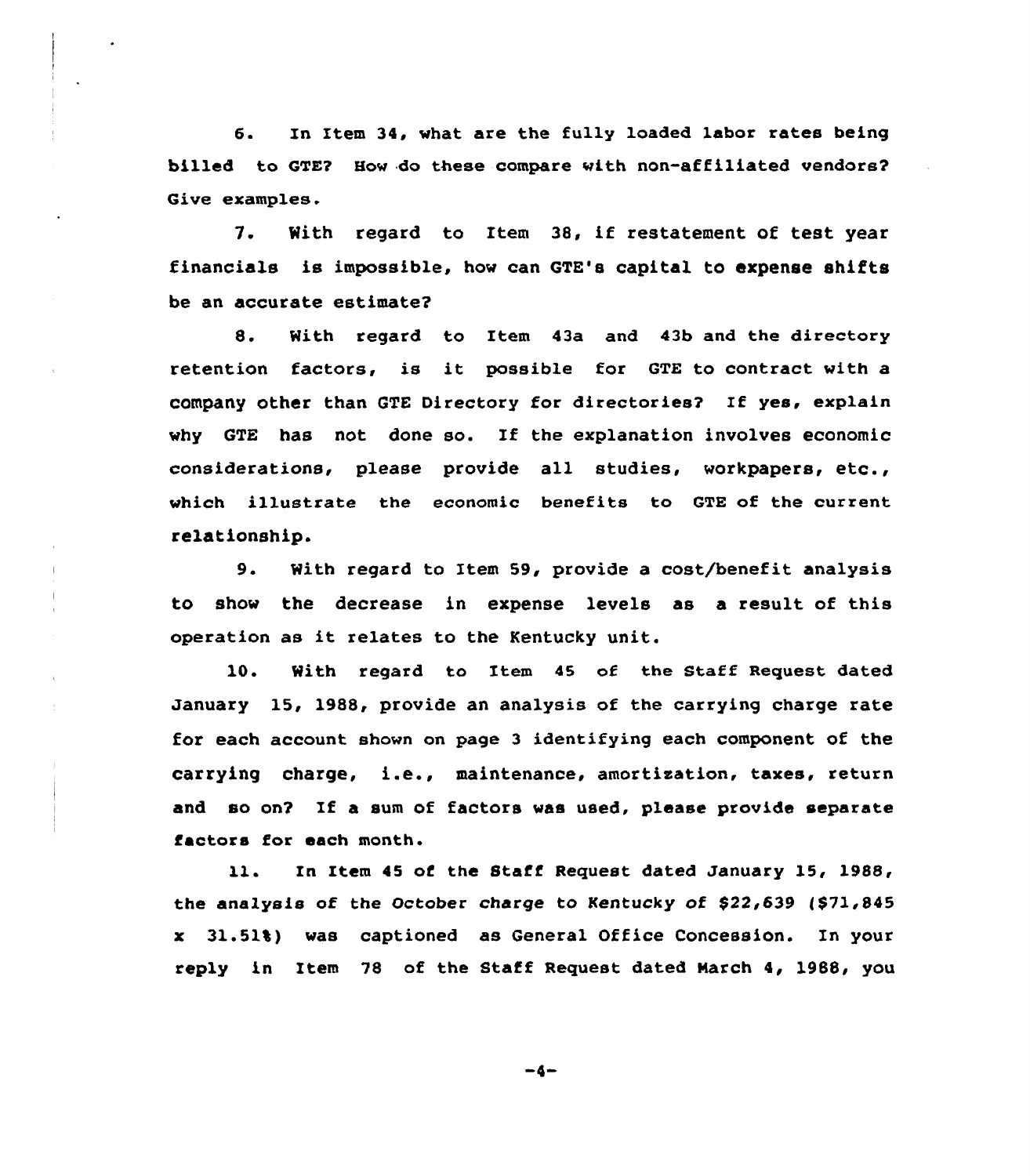captioned the same amount as General Office Official Telephone Service. Please explain the difference.

12. Due to the magnitude of the adjustment, would GTE consider a longer amortization period, such as l0 years, for the USoA implementation costs?

13. Refer to Item 5, Attachment <sup>2</sup> of the response to the Attorney General's request No. 1 Volume 2:

a. Has GTE switched to full NARUC allocation methods for G.O. allocations?

b. If GTE has changed to full NARUC method of allocation, why are there Kentucky direct charges in the allocation base?

c. Didn't the switch to full NARUC allocation methods eliminate any direct billing from the general office?

d. Provide a complete narrative explanation of what the \$207,769 True-up of Accrual is and provide workpapers with complete documentation of how the figure was derived.

14. In Item 26, page 1 of 2, Staff Request dated March 4, 1988, in paragraph <sup>2</sup> GTE refers to \$<sup>28</sup> Million of direct charges relating to data processing, engineering, etc. In Attachment 1, Item 26, page 1 of 1 of the same request, GTE shows direct charges to Kentucky at December  $31$ , 1986, of \$94.79 million and \$89.8 million at December 31, 1985. Explain why direct charges for the 12-month period ending June 10, 1986, could be \$28.0 million but at December 30, 1986, they were \$94.79 million. Also explain why the same charges increased from \$28.0 million in GTE's most recent rate case to \$89.6 million in the instant case.

 $-5-$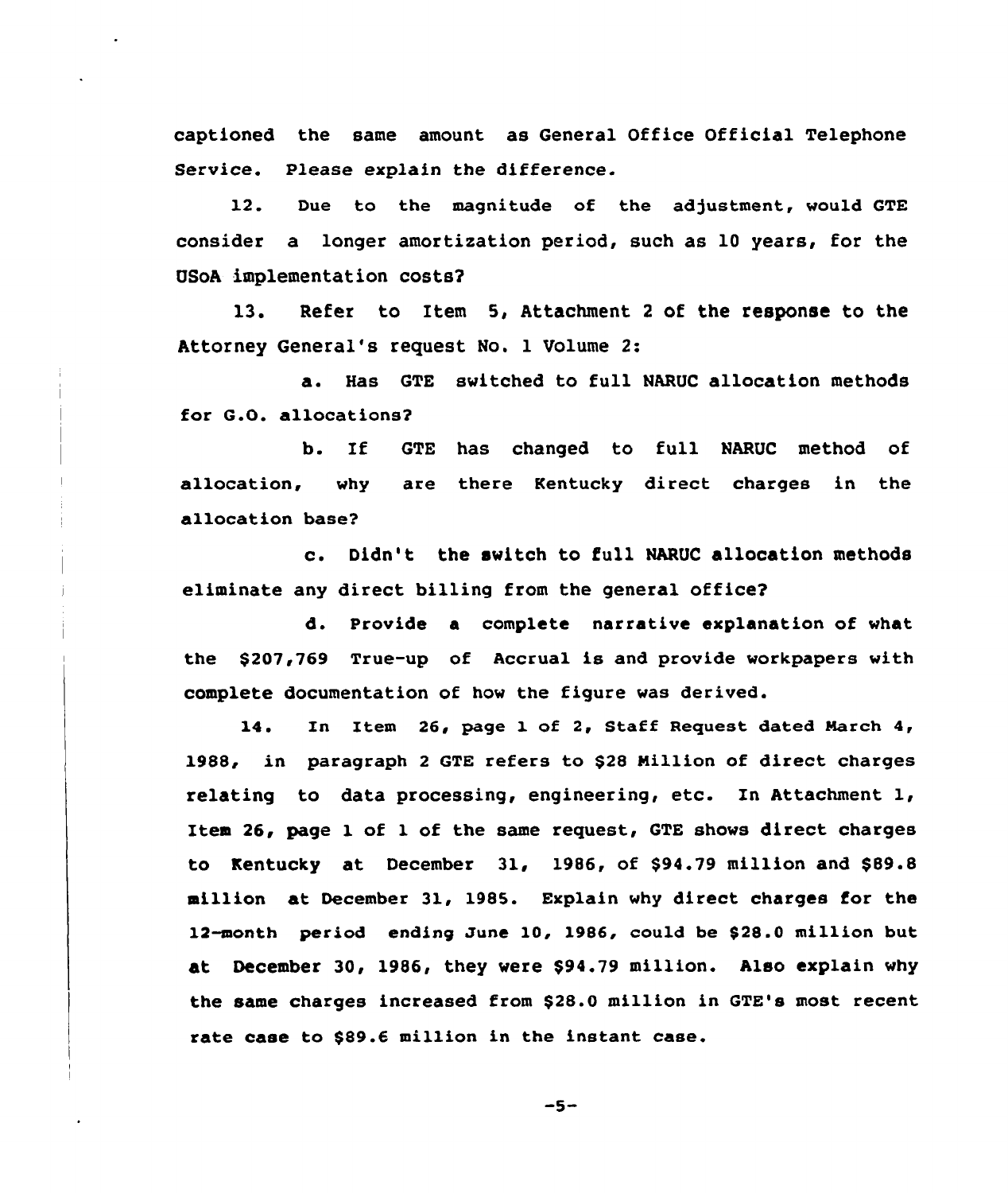If these figures are not comprised of the same items, please explain and provide information concerning their derivation.

15. Giammarino Schedule <sup>3</sup> provides Kentucky combined and intrastate net investment.

a. Provide in the same format the net investment of the total company based on the methodology used to derive Kentucky combined net investment along with comparable data for the remaining states of GTE.

b. Provide a schedule similar to (a) above for each jurisdiction using as its parameters the Commission's methodology as used in the most recent rate case of GTE.

c. Reconcile any difference between total company net investment and the total company capitalization as shown on Giammarino Schedule 4.

16. Provide working papers showing in full detail the support for Giammarino Schedule 9.

17. Please provide a copy of the modified Electronic Stored Program Control Conversion Plan as soon as it is available.

18. As indicated in response to Item <sup>54</sup> of the Staff Request dated March 4, 1988, provide copies of the full workpapers to substantiate all of the net present value numbers presented in the cluster studies as soon as these workpapers have been located.

19. Provide copies of the full workpapers to substantiate net present value numbers for all planned central office conversions. This is assumed to include, as a minimum, copies of Cashflo Project File Inputs as contained in Tables 2A and 28 of the Cashflo Handbook for Parameter and Project Files.

 $-6-$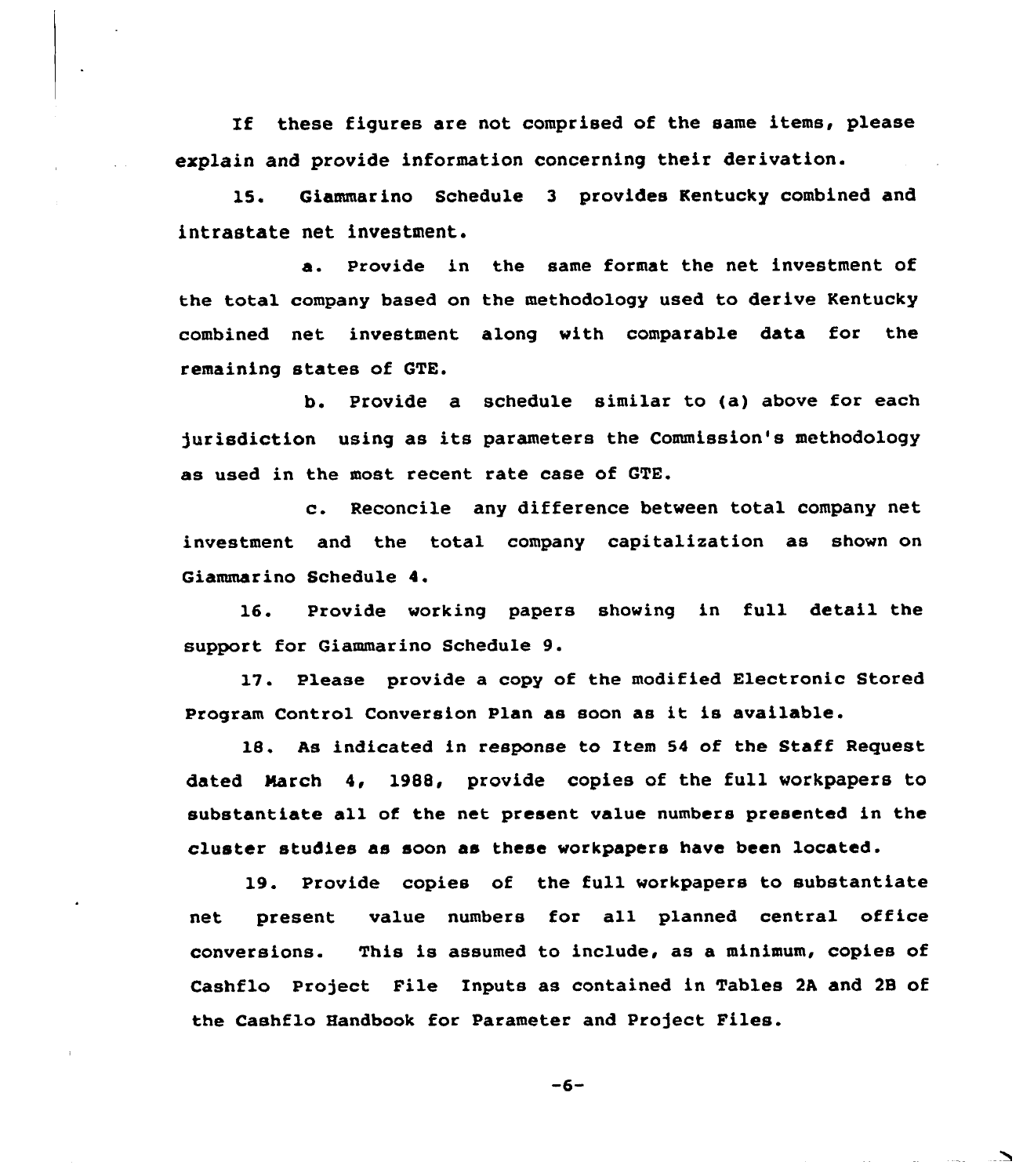20. Provide a listing of all GTE central offices in Kentucky. Provide a description of the switching equipment in each central office, such as the type of equipment, manufacturer, in service date, number of access lines, and if applicable, the date scheduled for conversion. For all existing and planned remote switching equipment, identify the host office.

21. Item 61(c) of the Staff Request dated Narch 4, 1988, asked for an explanation of why Remote Call Forwarding is unavailable on a local basis. The response indicated that this service is contained in Section 813.7.l.a of the tariff and described the service. Please provide the requested explanation, such as why it is feasible to provide this service between exchanges when a toll charge is applicable, but not between exchanges in the same local calling area.

22. Since the use of dedicated line extensions seems to be an inefficient method of providing Foreign Central Office service, please explain why this service cannot be provided in the manner described for Remote Call Forwarding in offices which have stored program controlled switching equipment.

23. Provide support for the response to Item 61(e) of the Staff Request dated March 4, 1988, in which it is stated that "Foreign Central Office service is an extension of line appearance to another central office serving area" for offices which have stored program controlled switching equipment.

24. Please identify the test year revenues associated with Foreign Central Office service. Please do not include Foreign Exchange revenues.

 $-7-$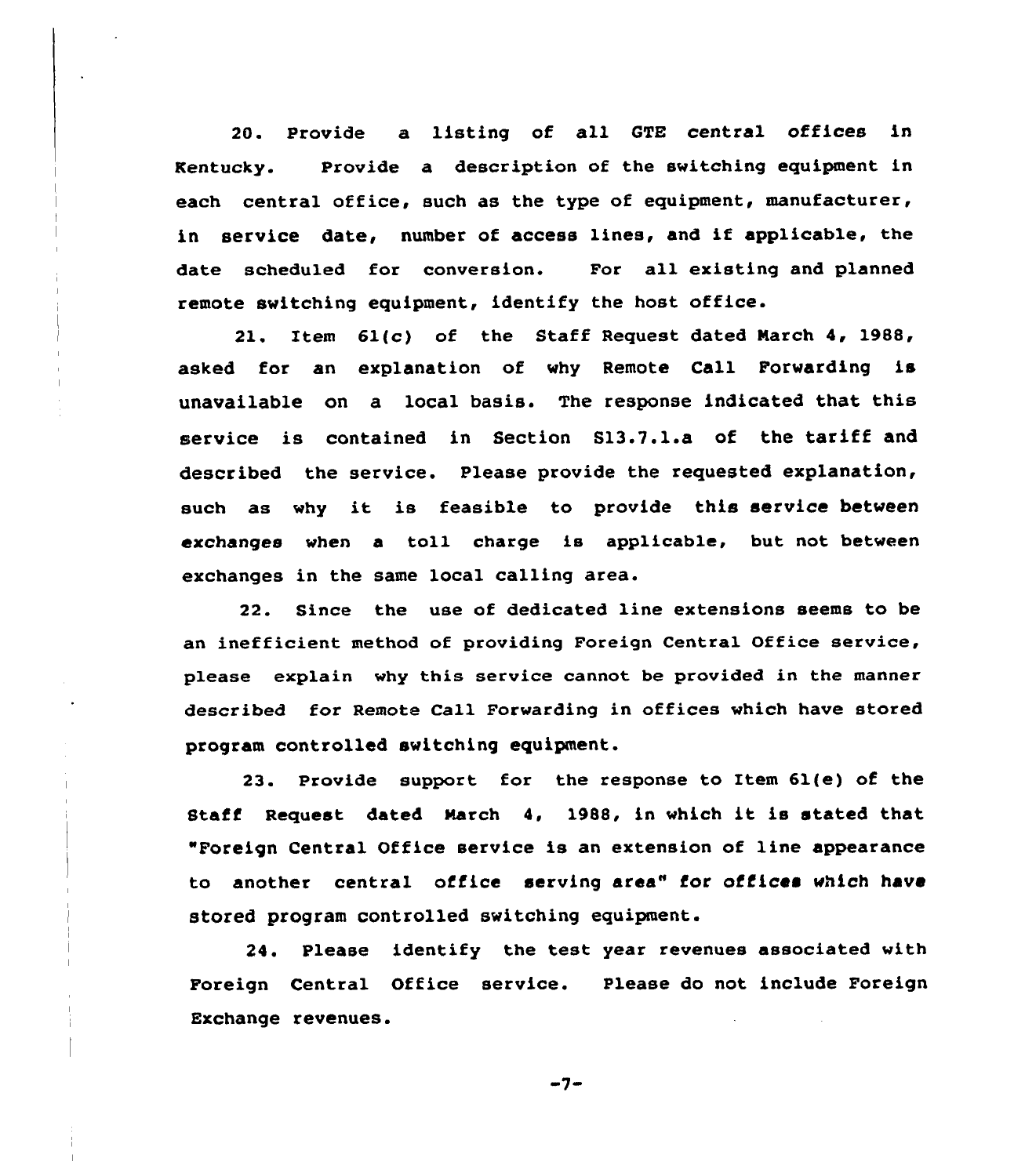25. Please respond to Item 52-l(c} of the Staff Request dated March 4, 1988, in which it was requested that <sup>a</sup> disaggregation of expenses relating to trouble isolation services be supplied.

26. Please identify all test year revenues associated with trouble isolation services that were booked in unregulated accounts, to include an allocation of trouble isolation revenues associated with unregulated maintenance plans.

27. Item 53(d) of the staff Request dated March 4, 1988, asked for a listing, by account number, of the amount of all unregulated expenses incurred in the test year. The response provided a listing of unregulated expenses which were booked in regulated accounts and later removed from regulated expenses by Adjustment K. Please respond to the question and provide a listing of all unregulated expenses incurred in the test year, particularly as they apply to the installation and maintenance of inside wire and the provision of unregulated customer premises equipment.

28. The method used for determining the allocation of period expenses is based on amounts incurred primarily in November and December of 1986; therefore, some other allocation method must be used to allocate period expenses for the rest of the test year. Please explain how this was accomplished and identify the amounts involved. Since there is no adjustment removing these amounts from the test year, it is assumed that these expenses are not included in the filing; however, this information is still requested.

 $-8-$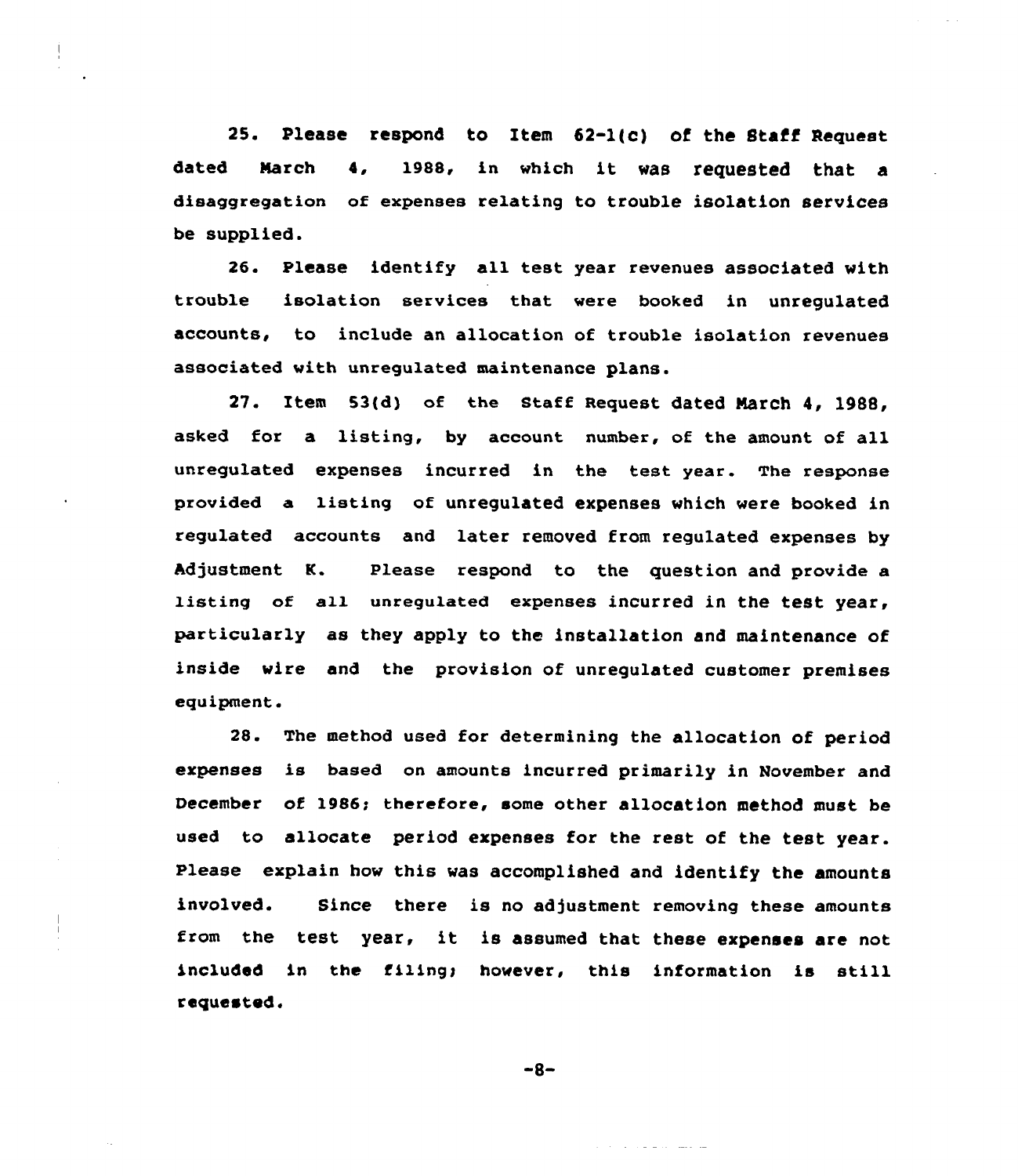29. Please reference the response to Item 52 of the Staff Request dated March 4, 19BB.

a. Please show how the amounts listed under "State Toll Investment" and "Interstate Toll Investment" on page <sup>3</sup> of 7 were derived.

b. Please show how the percentages listed under "1987 Annual Expense Charge" and "1987 Annual Depreciation Exp. Charge" on page 4 of 7 and page 6 of 7 were derived.

30. Please reference the response to Item 44 of the Attorney General's information request dated February 17, 1988.

a. Do any of the carriers listed on Attachment <sup>1</sup> subscribe to Feature Group <sup>D</sup> access as well as Feature Group A? If so, please identify these carriers and provide their Feature Group D jurisdictional percentages.

b. Please explain any procedures used to investigate discrepancies in percent interstate usage reports, such as reporting 100 percent interstate usage or non-premium usage varying significantly from premium access.

c. Has any action been taken to investigate carriers identified on Attachment <sup>A</sup> which have reported 100 percent interstate usage on Feature Group A?

d. Please identify all carriers whose premium jurisdictional percentages differ from their percent interstate usage reports by more than five percent. Provide these percentages and revenues involved.

31. Provide the basis for forecasted units for existing and proposed packaged features, including any studies, surveys or

 $-9-$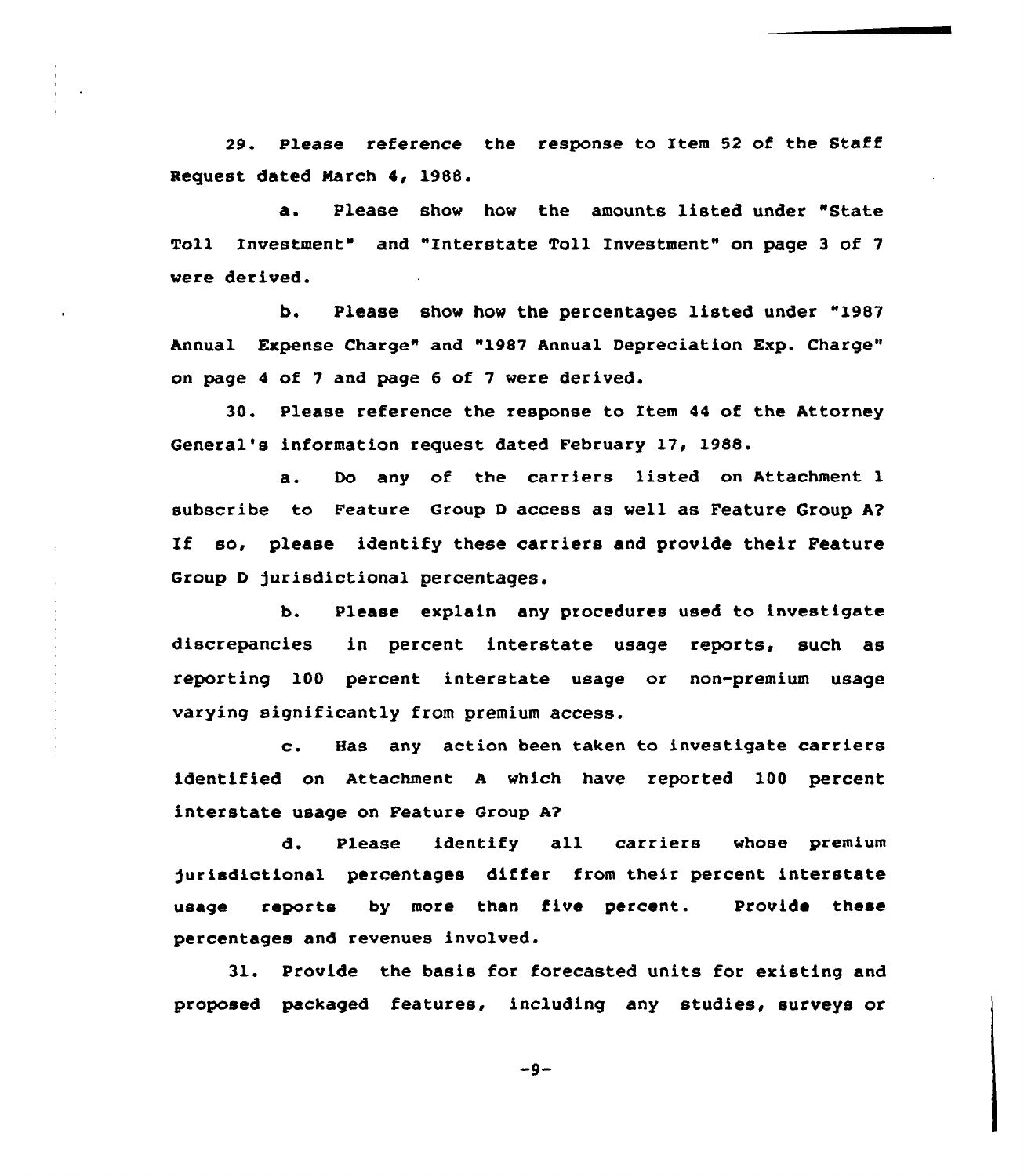other rationale for such forecasts. (See Staff Request dated March 4, 1988, Item 62-2, Attachments VI and VII).

32. Explain hov the income tax element was derived. (Response 62-2, Attachment IV, Line 20).

33. With reference to Staff Request dated March 4, 1988, Item 68:<br>a.

Identify any developed areas and provide an estimate of the number of potential customers vhere facilities are not yet available to provide basic telephone service.

b. Does QTE have a tentative schedule for provision of telephone service to any such areas'.

 $\mathbf{c}$ . If so, vill complete transition to single party service delay provision of basic telephone to those areas, or could service be provided at an earlier date by retaining 2-, 4-, and 8- party service?

34. Link-Up America and Lifeline programs are targeted to lov income individuals vho apparently cannot afford telephone service even at the lower  $2-$ ,  $4-$ , and  $8-$  party rates. Provide a detailed explanation as to how transition to the higher single-party rates vill contribute tovard implementation of a lifeline assistance program to meet this goal. (Staff Request dated March 4, 1988, Item 71).

35. Provide a schedule shoving the number of customers who vere charged the maintenance of service charge during the test year, the average customer cost per trouble repair call vith the maintenance of service charge, and the average customer cost per trouble repair call if the non-regulated repair or trip charges

-10-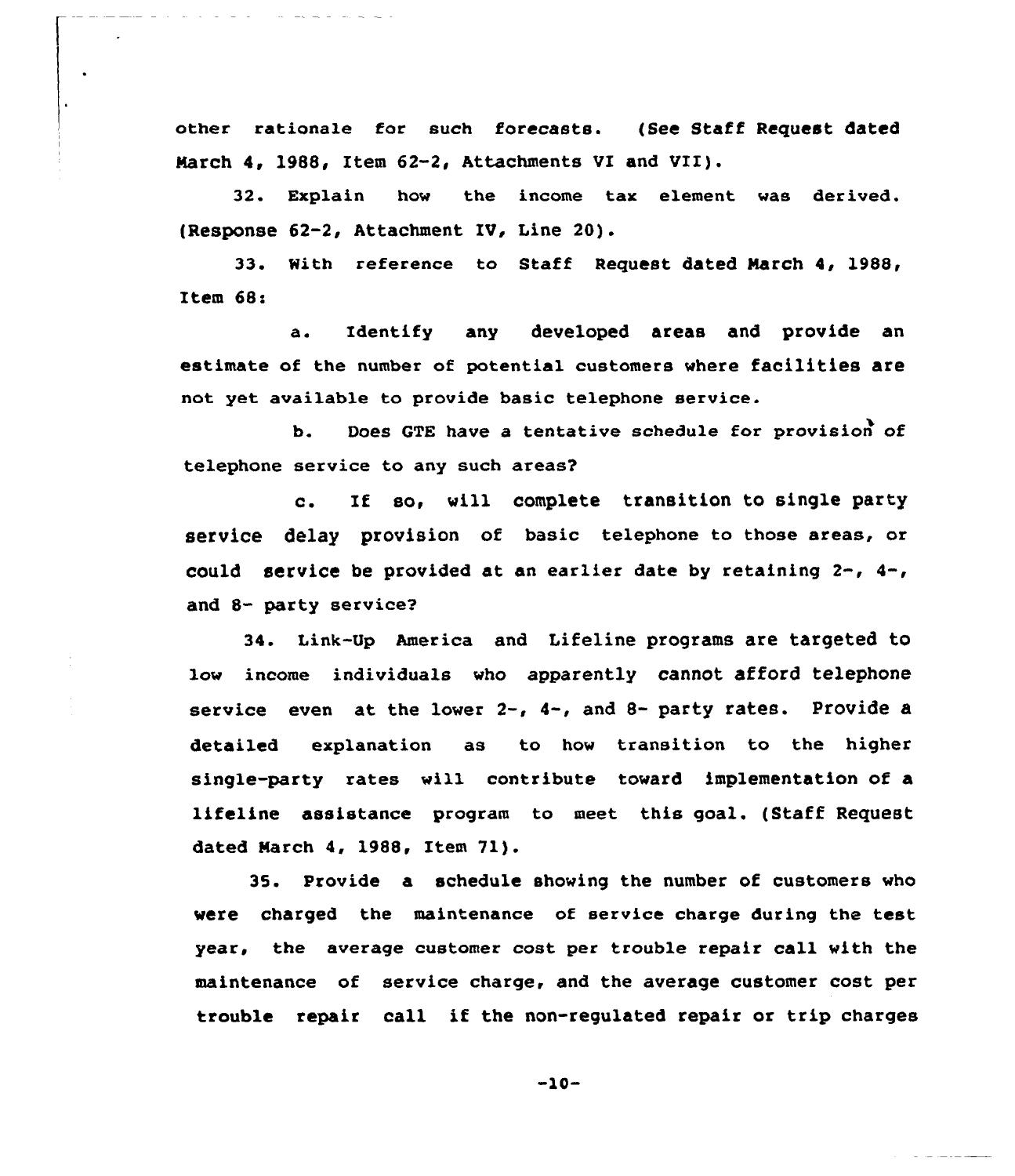had been applied. (Reference Staff Request dated March 4, 1988, Item 74).

36. Provide the information requested in Staff Request dated March 4, 1988, Item 77.

37. The response to Staff Request dated March 4, 1988, Item 62-2, Attachment I, that shows proposed custom calling services rates and restructuring based on test year units would result in a revenue increase of \$136,918 over annualized test year revenue. The response to Attorney General Request, Item 136, states that no revenue changes for custom calling services were included in the instant case and that there is no revenue impact. Please reconcile these responses and detail any resulting changes in the revenue requirement and rates proposed. Also detail the effect of the increase based on forecasted units and revenues.

38. Tariff Section 113.1, First Revised Page 1 {see staff request dated march  $4$ , 1988, item  $62-2(f)$ ) allows customers to select two or more custom calling features on the same line, which differ from proposed package combinations, at the same rates as currently provided. under these rates, residential call forwarding and eall waiting would cost \$3.70. under the packaged rate, these two features would cost \$4.25.

a. explain why the packaged rate is \$.55 more when all other package combinations are less.

b. explain why no increase is proposed for these rates.

c. were all customers served under this tariff section during the test year included in staff request dated march 4,

 $-11-$